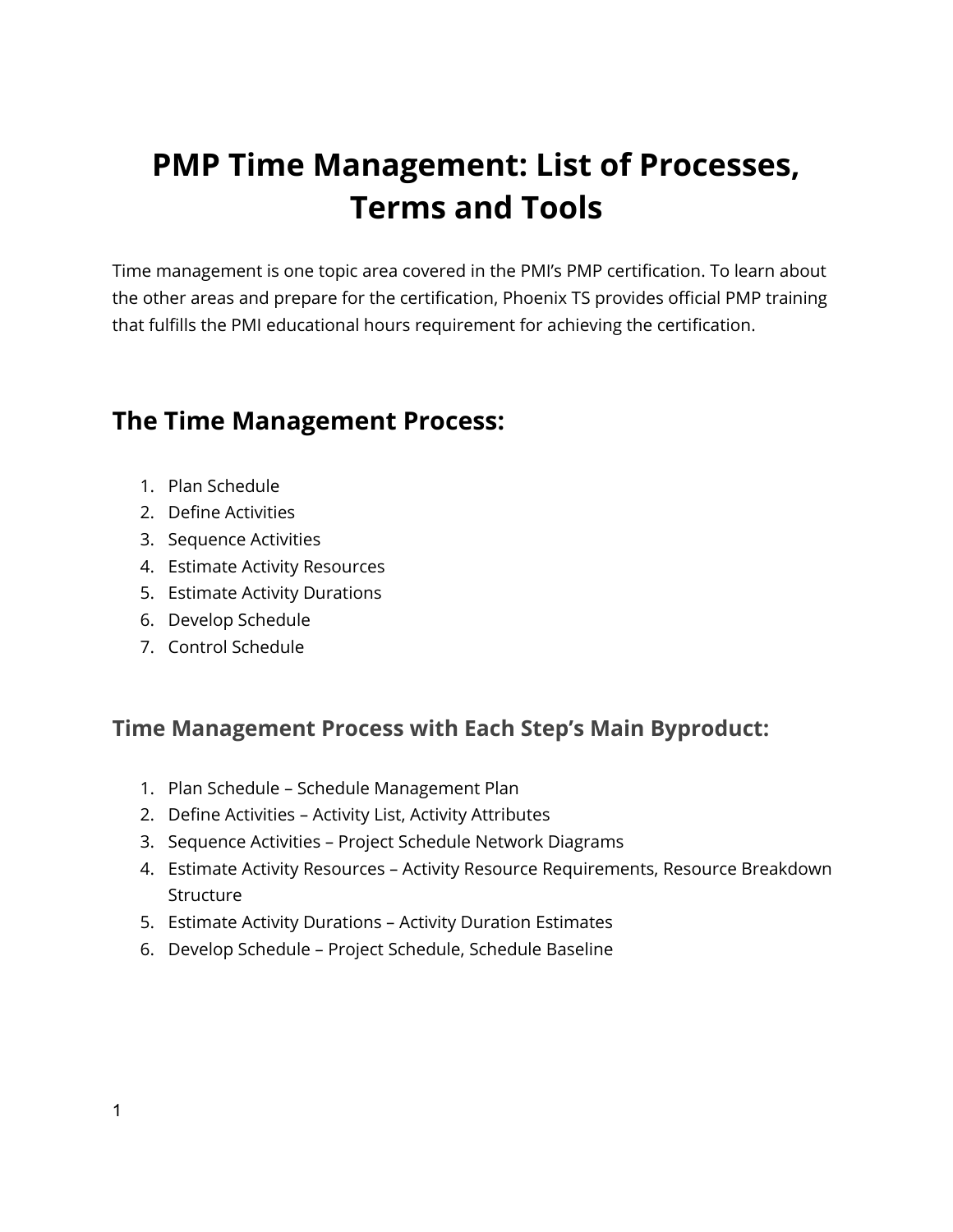7. Control Schedule – Work Performance Information, Change Requests

### **Breakdown of Each Process**

- Process
- Before the process begins
- Resources necessary to perform the process
- Byproduct of process

# **1. Plan Schedule Management**

#### **Before the process begins you will need:**

- Project Management Plan
- Project Charter
- Enterprise Environment Factors
- Organizational Process Assets

#### **Resources necessary to perform the process:**

- Expert Judgement
- Analytical Techniques
- Meetings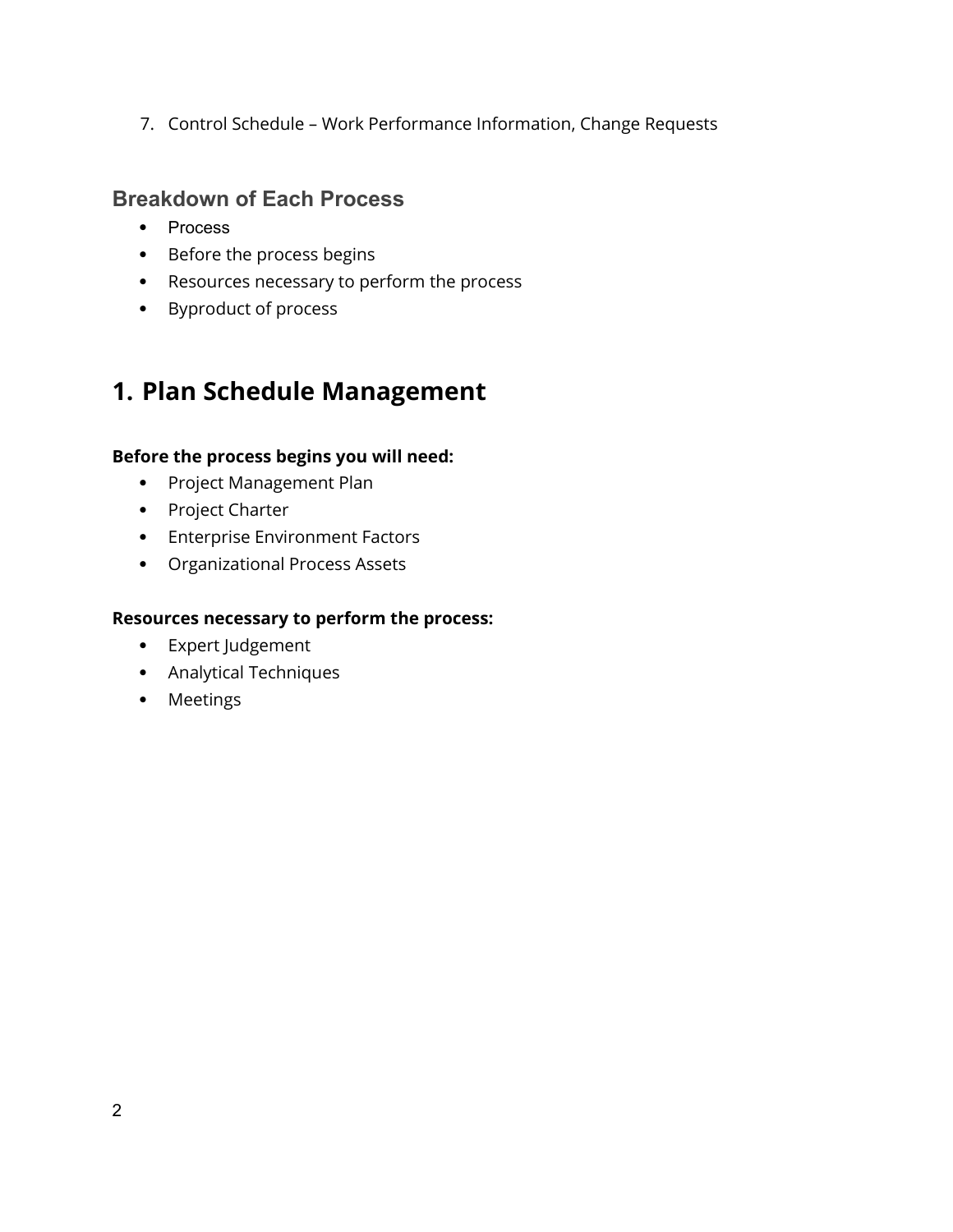#### **Byproduct of process:**

• Schedule Management Plan

### **2. Define Activities**

#### **Before the process begins you will need:**

- Schedule Management Plan
- Scope Baseline
- Enterprise Environment Factors
- Organizational Process Assets

#### **Resources necessary to perform the process:**

- Decomposition
- Rolling Wave Planning
- Expert Judgement

#### **Byproduct of process:**

- Activity List
- Activity Attributes
- Milestone List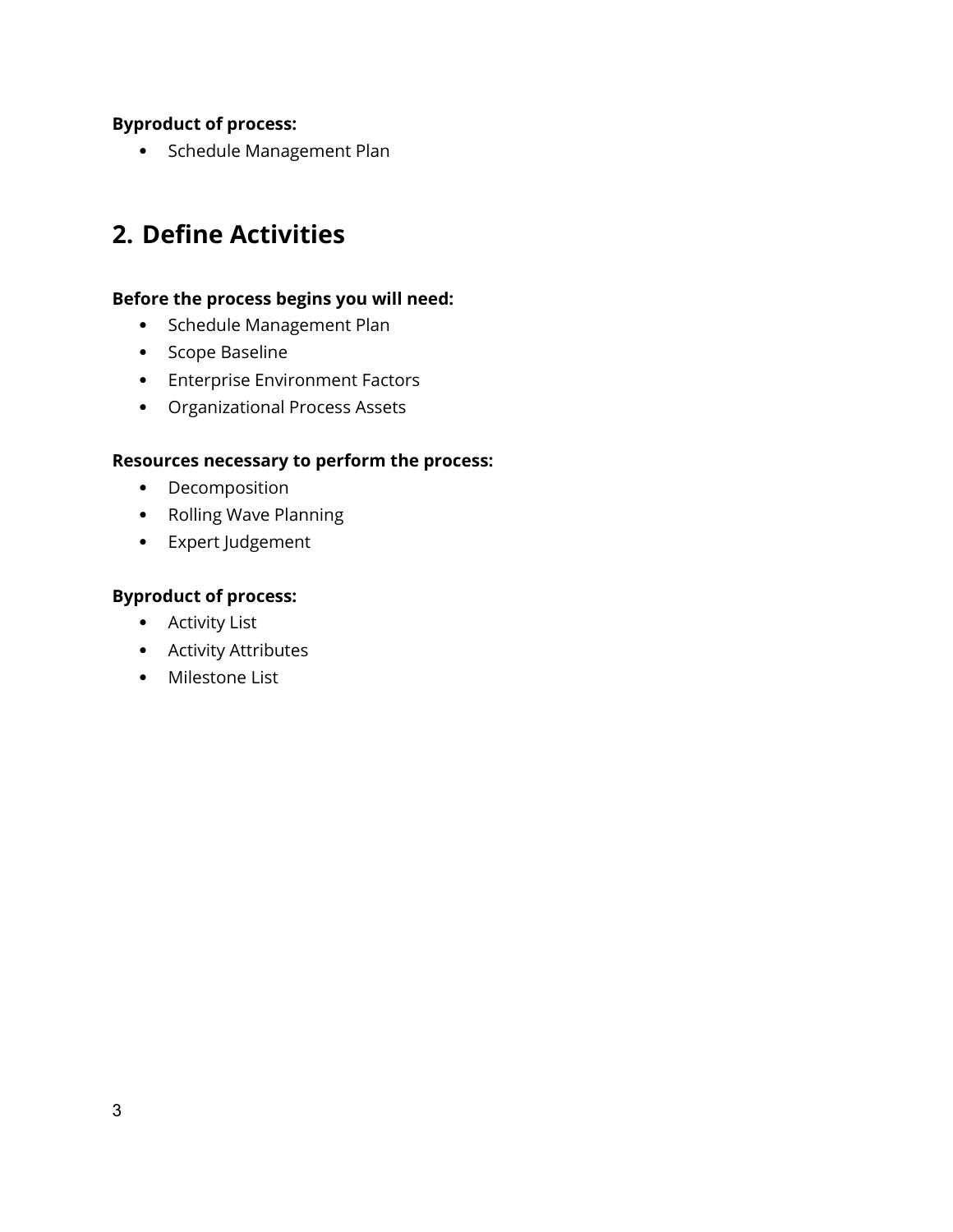# **3. Sequence Activities**

#### **Before the process begins you will need:**

- Schedule Management Plan
- Activity List
- Activity Attributes
- Milestone List
- Project Scope Statement
- Enterprise Environment Factors
- Organizational Process Assets

#### **Resources necessary to perform the process:**

- Precedence Diagramming Method (PDM)
- Dependency Determination
	- Mandatory Dependencies
	- Discretionary Dependencies
	- External Dependencies
- Leads and Lags

#### **Byproduct of process:**

• Project Schedule Network Diagrams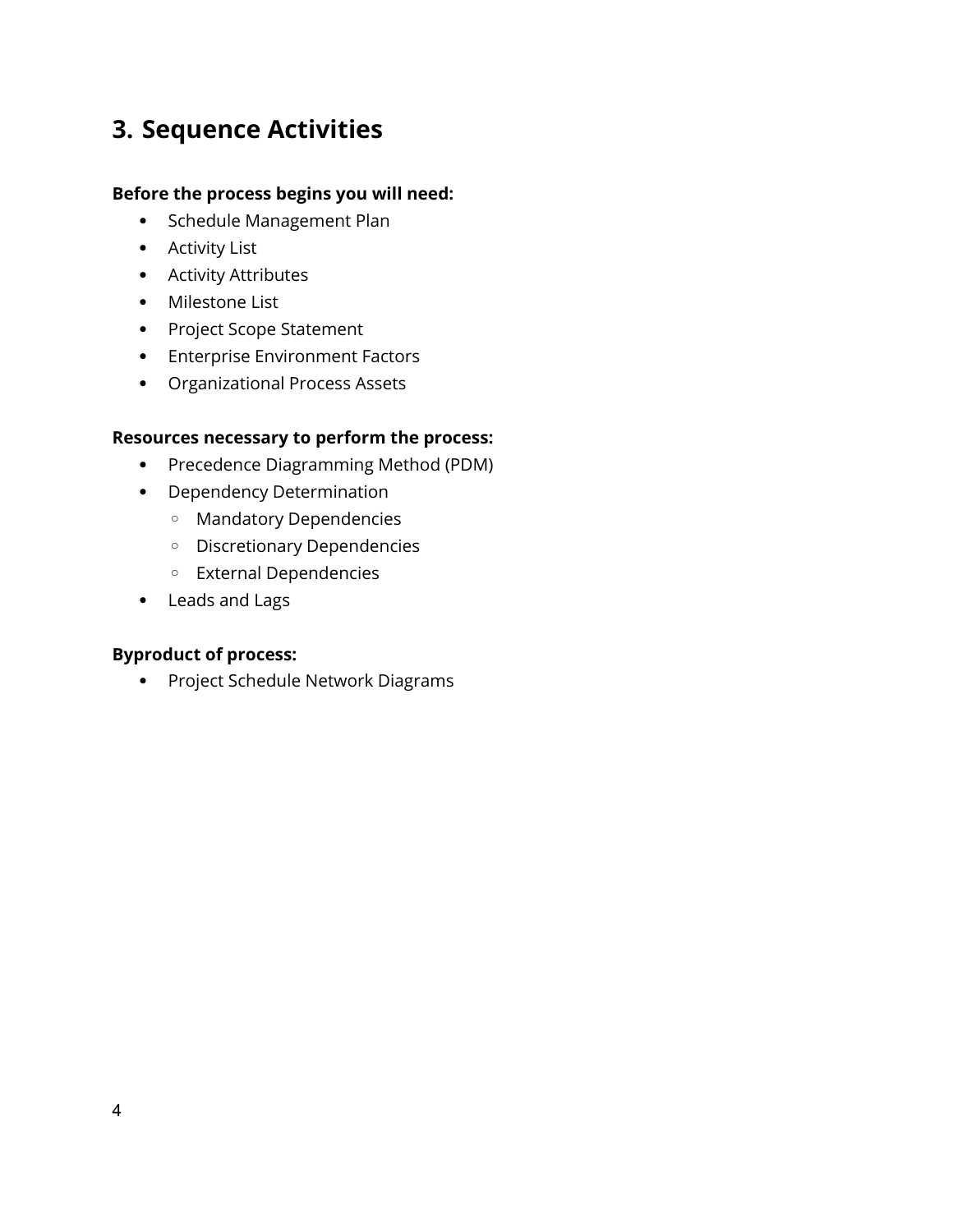• Project Documents Updates

### **4. Estimate Activity Resources**

#### **Before the process begins you will need:**

- Schedule Management Plan
- Activity List
- Activity Attributes
- Resource Calendars
- Risk Register
- Activity Cost Estimates
- Enterprise Environmental Factors
- Organizational Process Assets

#### **Resources necessary to perform the process:**

- Expert Judgement
- Alternative Analysis
- Published Estimating Data
- Bottom-Up Estimating
- Project Management Software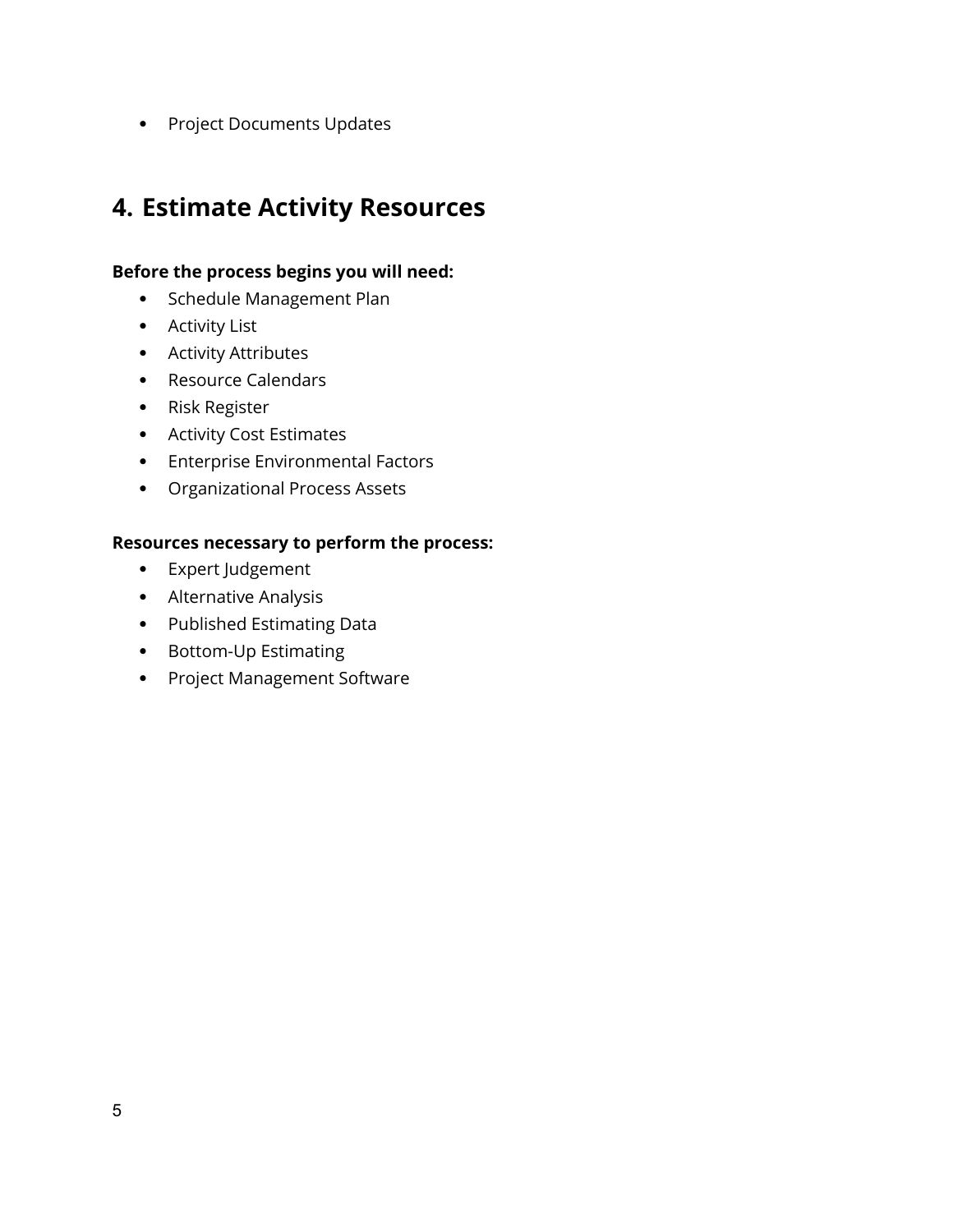#### **Byproducts of process:**

- Activity Resource Requirements
- Resource Breakdown Structure
- Project Documents Updates

### **5. Estimate Activity Durations**

#### **Before the process begins:**

- Schedule Management Plan
- Activity List
- Activity Attributes
- Activity Resource Requirements
- Resource Calendars
- Project Scope Statement
- Risk Register
- Resource Breakdown Structure
- Enterprise Environmental Factors
- Organizational Process Assets

#### **Resources necessary to perform the process:**

Expert Judgment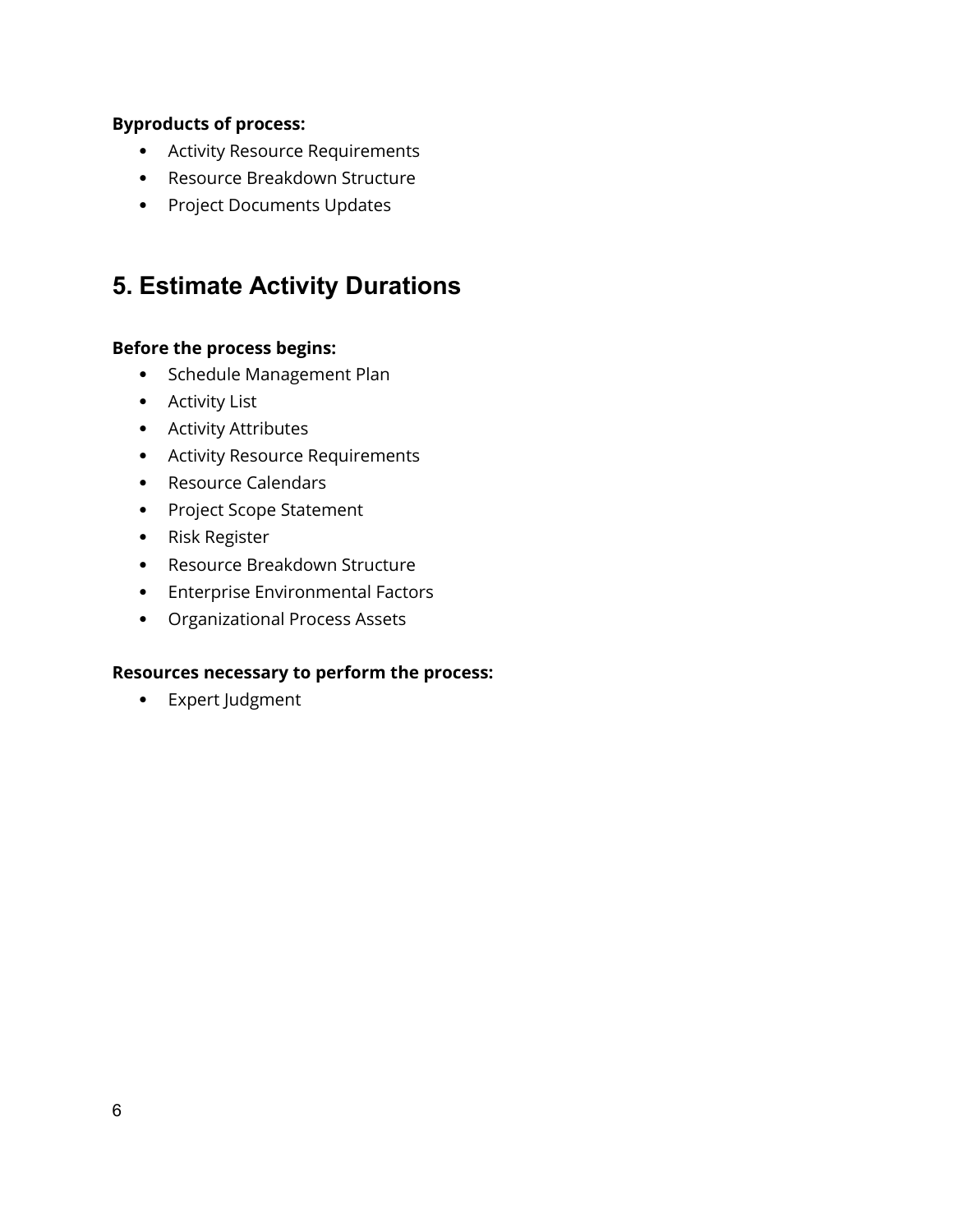- Analogous Estimating
- Parametric Estimating
- Three-Point Estimating
	- Triangular Distribution
- Group Decision-Making Tech.
- Reserve Analysis

#### **Byproduct of process:**

- Activity Duration Estimates
- Project Documents Updates

# **6. Develop Schedule**

#### **Before the process begins:**

- Schedule Management Plan
- Activity List
- Activity Attributes
- Project Schedule Network Diagrams
- Activity Resource Requirements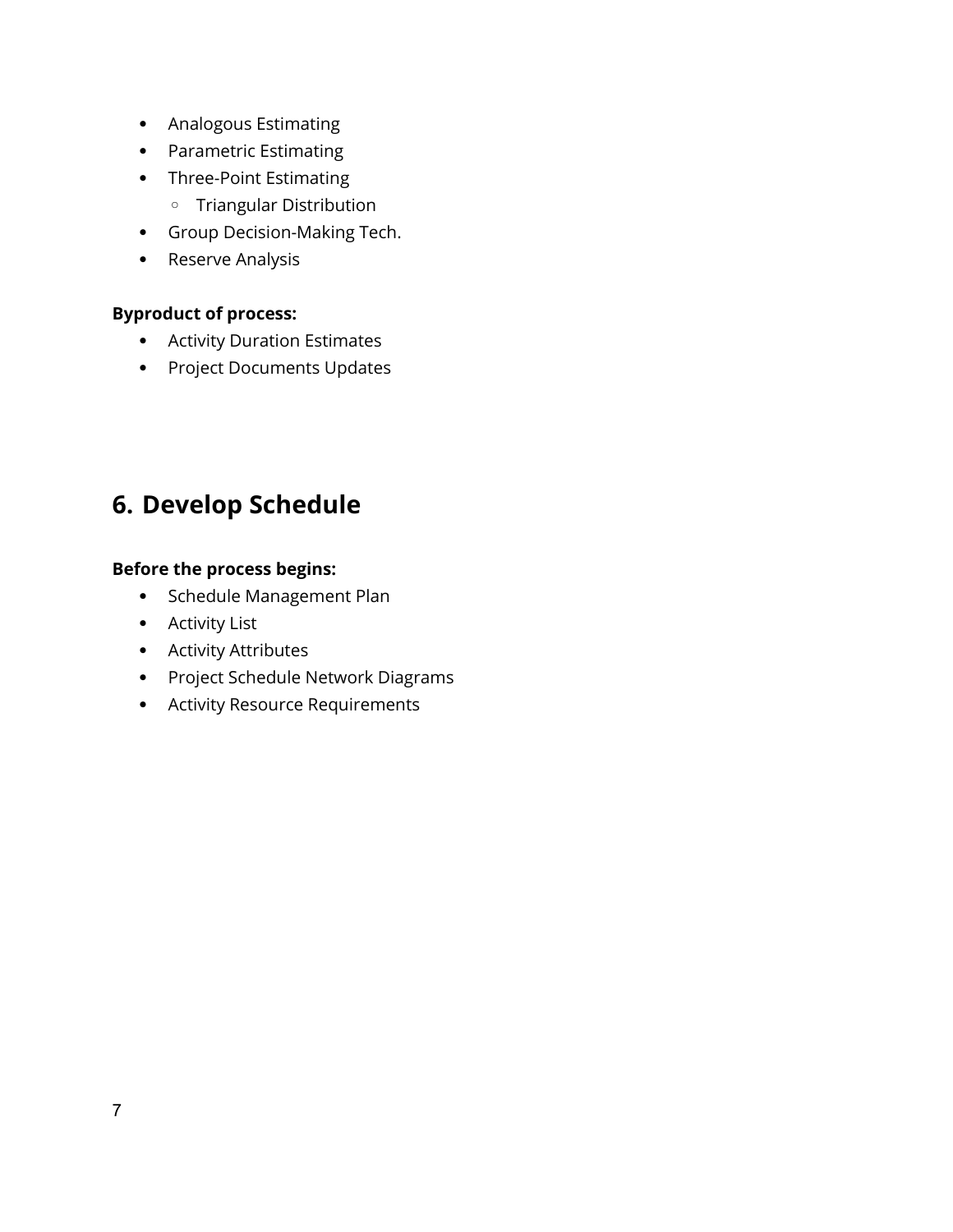- Resource Calendars
- Activity Duration Estimates
- Project Scope Statement
- Risk Register
- Project Staff Assignments
- Resource Breakdown Structure
- Enterprise Environment Factors
- Organizational Process Assets

#### **Resources necessary to perform the process:**

- Schedule Network Analysis
- Critical Path Method
- Critical Chain Method
- Resource Optimization Techniques
- Modeling Techniques
- Leads and Lags
- Schedule Compression
	- Original Estimate
	- Crashed Estimate
- Schedule Tool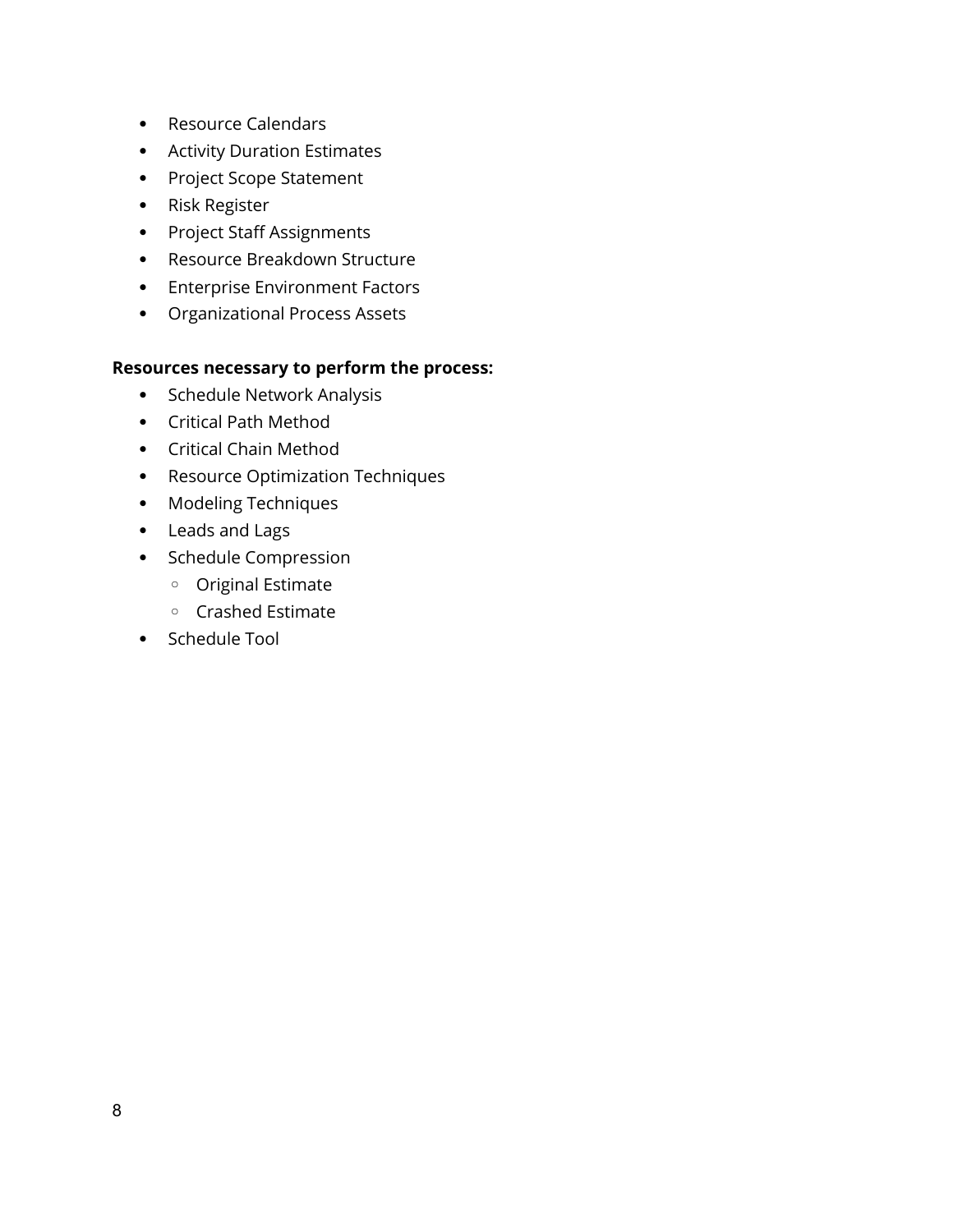#### **Byproduct of process:**

- Schedule Baseline
- Project Schedule
- Milestone Schedule
- Bar Charts
- Project Network Diagram
- Schedule Data
- Project Calendars
- Project Management Plan Updates
- Project Documents

### **7. Control Schedule**

#### **Before the process begins:**

- Project Management Plan
- Project Schedule
- Work Performance Data
- Project Calendars
- Schedule Data
- Organizational Process Assets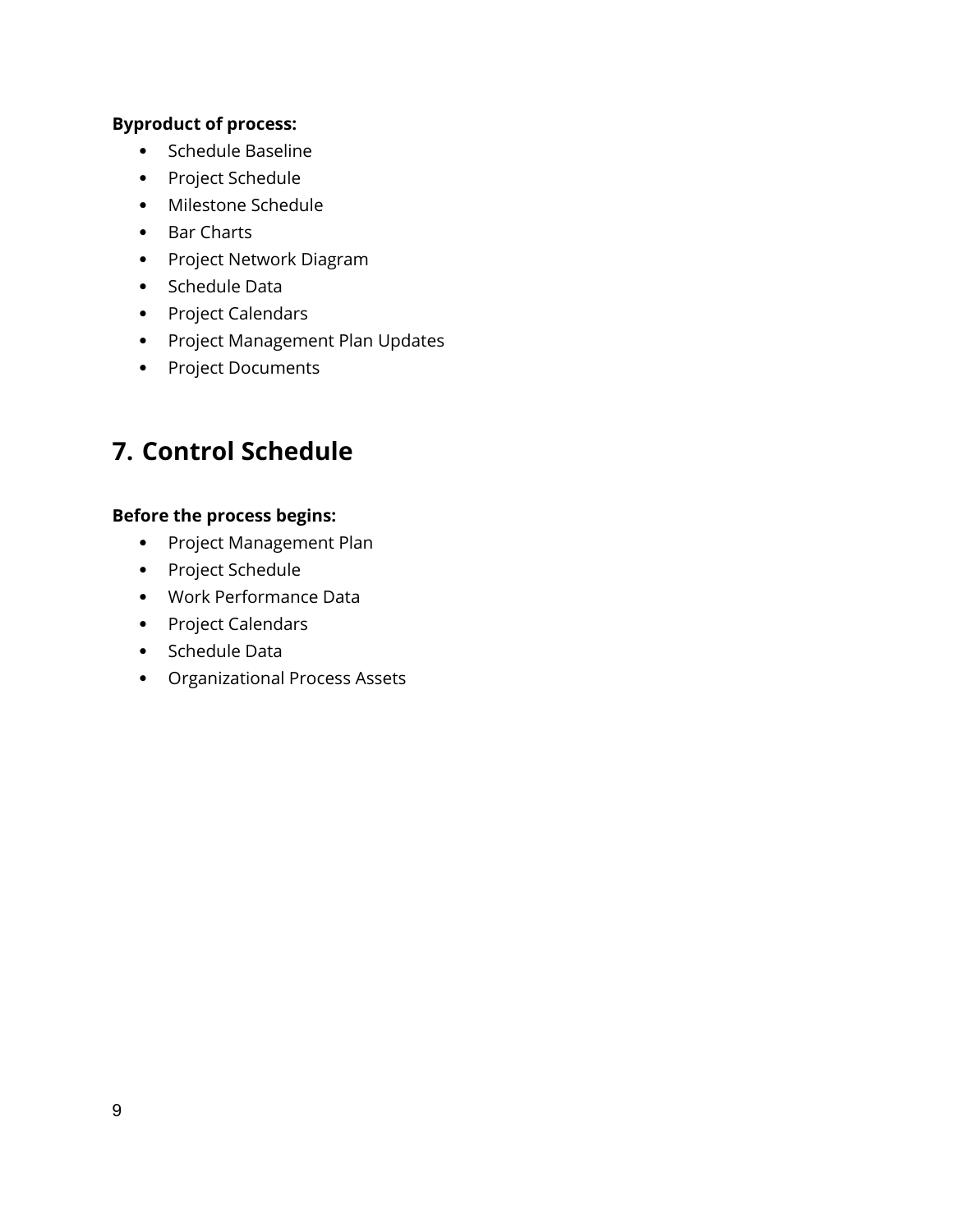#### **Resources necessary to perform process:**

- Performance Reviews
- Project Management Software
- Resource Optimization Techniques
- Modeling Techniques
- Leads and Lags
- Schedule Compression
- Scheduling Tool

#### **Byproduct of process:**

- Work Performance Information
- Schedule Forecasts
- Change Requests
- Project Management Plan Updates
- Project Documents Updates
- Organizational Process Assets Updates

### **Terms and Definitions**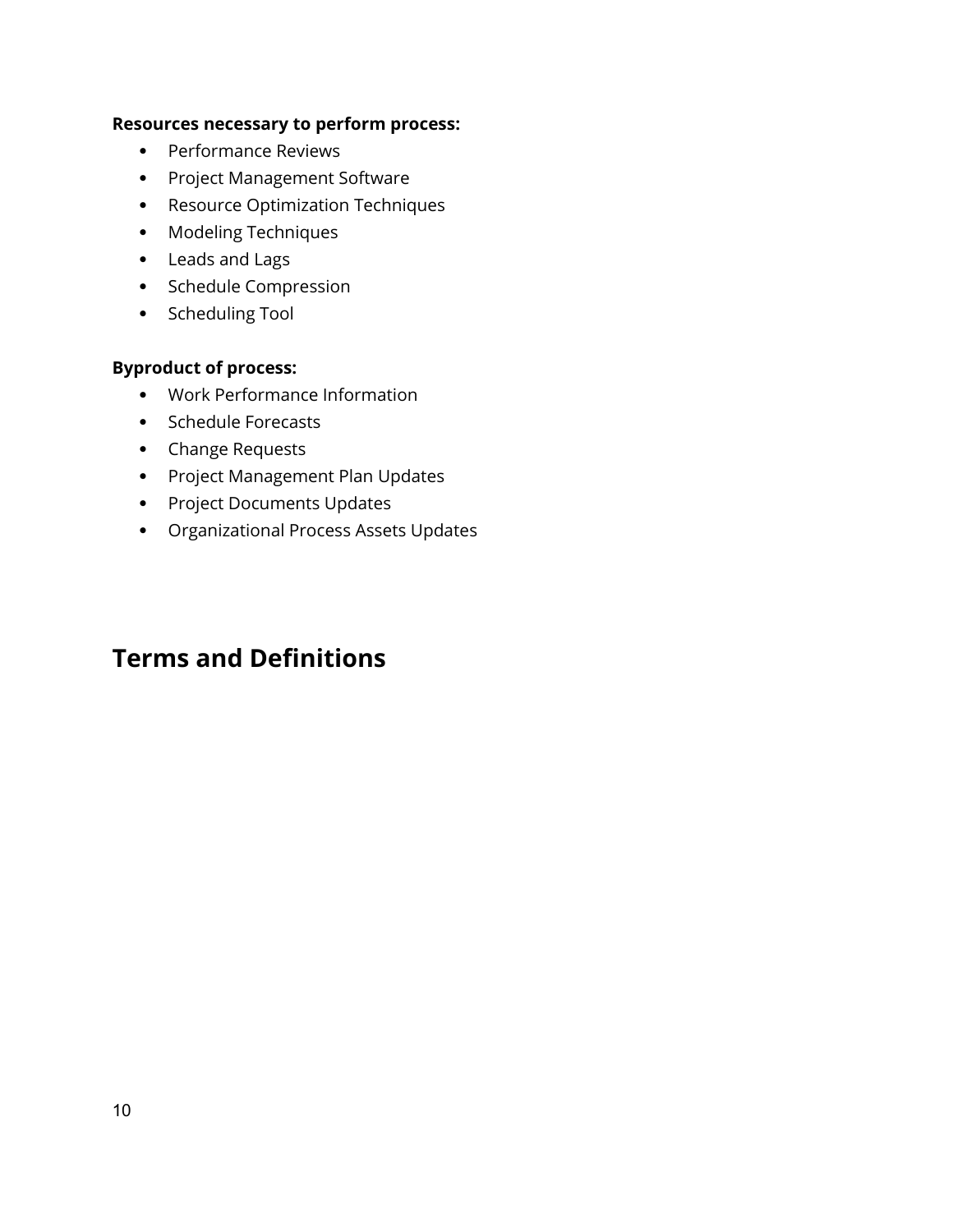**Activity Attributes:** The informational components that accompany each schedule activity. These may include information on dependencies, leads and lags, assignments, accountability, requirements, constraints and assumptions.

**Activity Cost:** Also known as Actual Cost of Work Performed (ACWP). A term used in earned value management. Actual cost represents the amount that has been spent by the project up to a point in time. It is often contrasted with earned value to show the difference between the amount of value earned on the project and what was spent to earn that value.

**Activity List:** The list of all schedule activities to be performed, derived by decomposing the work packages into their schedule components. The activity Define Activities process.

**Activity Resource Requirements:** The resources required to complete the activities in the activity list. Typically, these are physical, human, and organizational resources but do not include financial resources.

**Analogous Estimating:** Also known as "Top-Down Estimating." An estimating technique that uses the historical information from previously performed activities that are similar in nature, to estimate the effort, duration, or cost needed to complete an activity.

**Analytical Techniques:** A logical approach that looks at the relationship between outcomes and the factors that can influence them.

**Bar Charts:** A term in project management that equates to a Gantt chart. In a bar chart, horizontal bars represent lengths of time for schedule activities. A calendar of dates represents the horizontal (x) axis.

**Bottom-Up Estimating:** A technique for estimating overall project duration, effort, or costs by estimating the lowest levels of the schedule or work breakdown structure (WBS) and aggregating those numbers up to the summary nodes on the WBS. Bottom-up estimating is widely considered to be a relatively accurate, but often tedious, technique for estimating. This technique is the opposite of top-down or analogous estimating.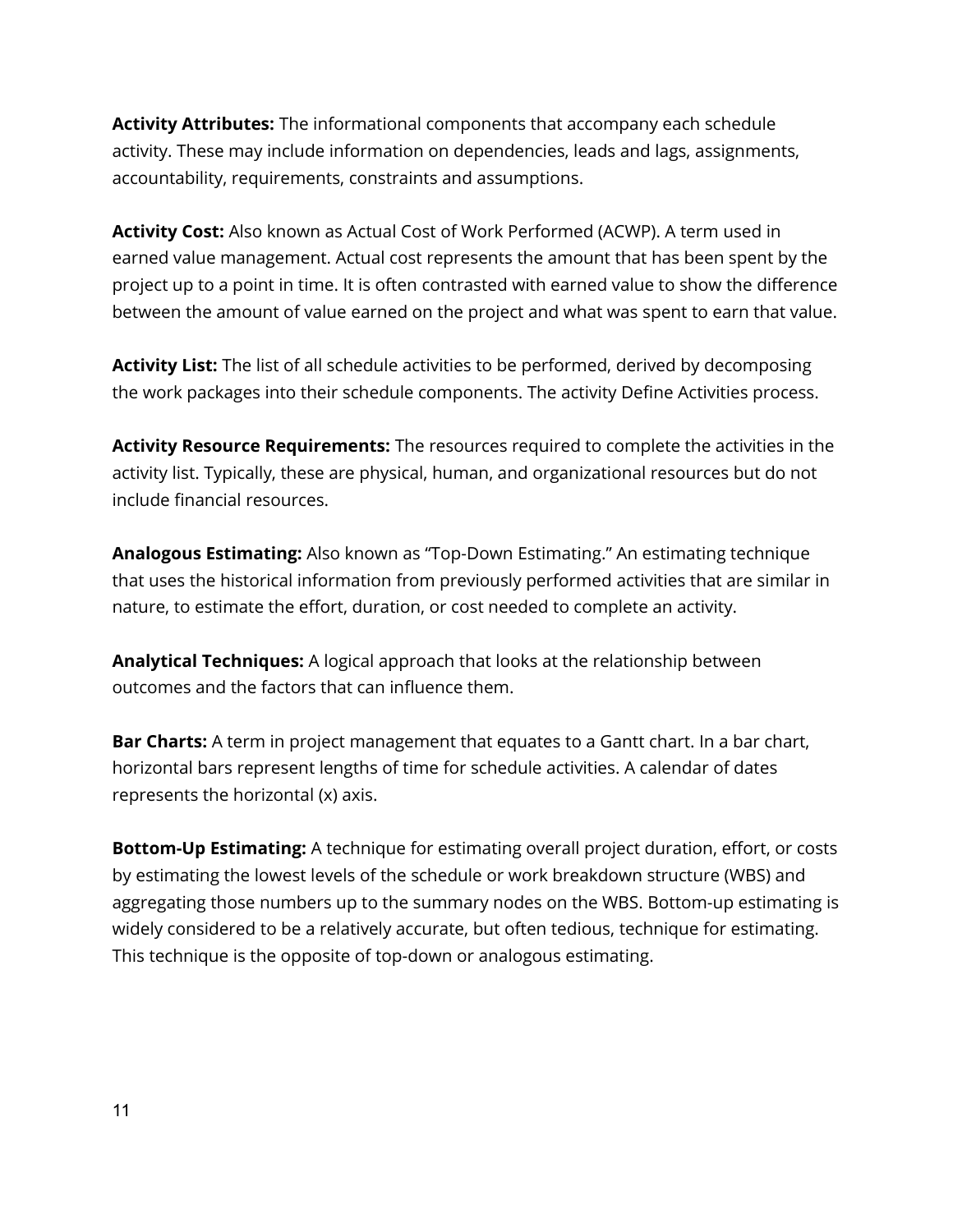**Change Requests:** Any requested change to documented baseline. Change requests are typically only implemented once the scope, cost, schedule, or quality is "baselined." Since change requests are formal, before project baselines exit a less formal method is generally used. Change requests are processed according to the change control system.

**Crashed Estimate:** Involves adding resources to a project activity so that it will be completed more quickly and this almost always increases costs.

**Critical Chain Method:** A technique for managing a project's schedule that focuses on managing the constraints caused by limited human and material resource availability. Based on the Theory of Constraints, the critical chain method manages schedule buffers and emphasizes flexibility and keeping all resources fully working.

**Critical Path Method:** A technique of schedule analysis, where the schedule activities are evaluated to determine the float for each activity and the overall schedule. The critical path method uses forward pass, backward pass, and float analysis to identify all network paths, including the critical path. The reason this technique is known as the critical path method is that the path of least flexibility and highest risk is identified so that it may be managed appropriately.

**Decomposition:** A technique for progressively breaking down the scope into smaller and smaller components. Decomposition is performed on nodes of the work breakdown structure and typically stops when the decomposed pieces are small enough to be assigned and estimated for time and cost. These smaller nodes are later decomposed further into schedule activities.

**Dependencies:** The relationships between two or more activities where one activity must be started or completed before another related activity may be started or completed. A dependency may be mandatory, discretionary, or external to the organization. It is also known as a logical relationship between nodes.

**Discretionary Dependencies:** Discretionary dependencies are not always true. These would often be the result of best practices, and may vary organization to organization and even project to project.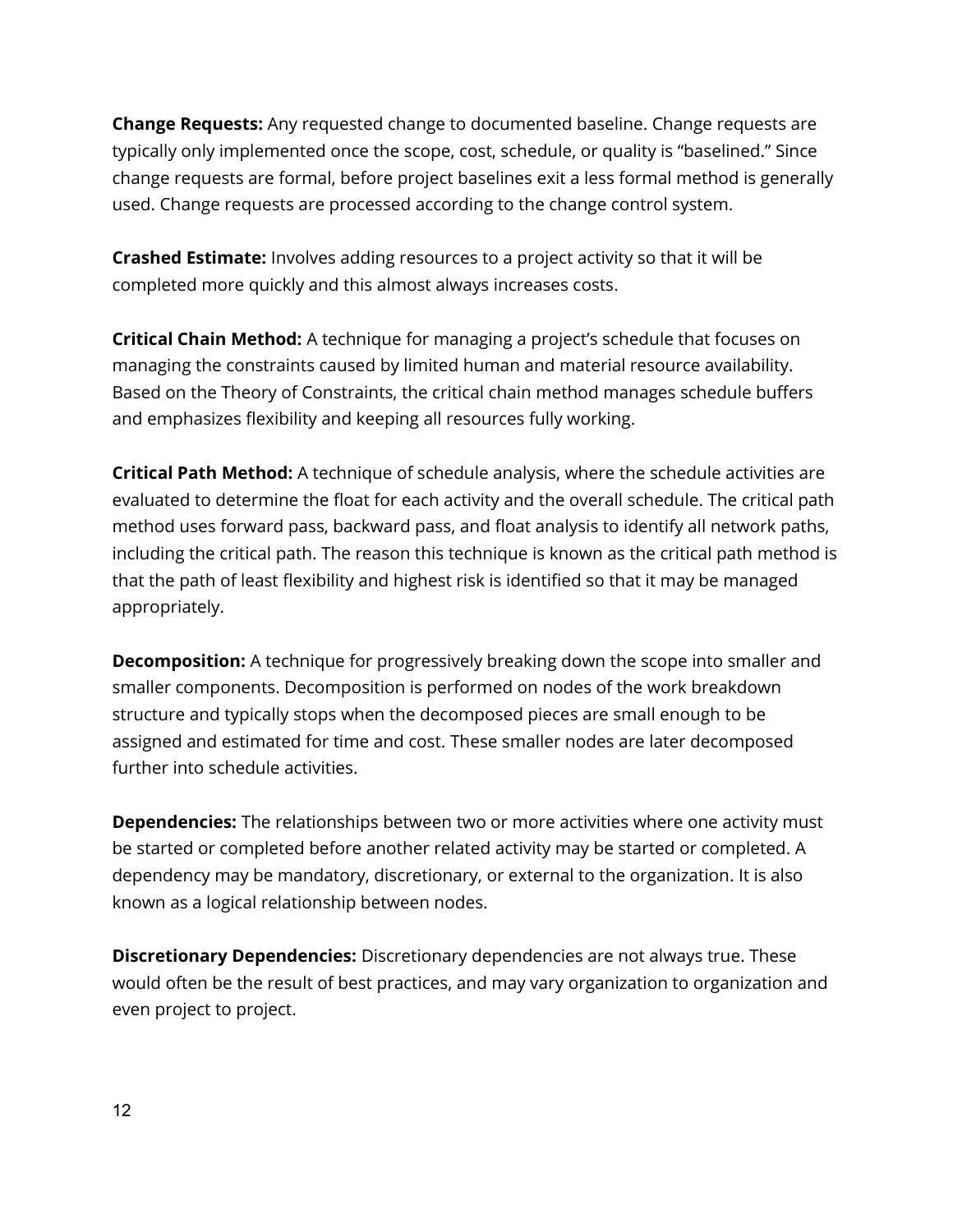**Enterprise Environment Factors:** Any factor outside of the project's control that influences the project. This could include organizational attitudes, culture, reporting relationships, government, the economy, laws, etc.

**Expert Judgement:** Using knowledge groups or individuals to assist in project decisions. Expert judgement is a highly favored technique within project management.

**External Dependencies:** Dependencies that must be considered but are outside of the project's control and scope

**Fast Tracking:** Reordering the sequence of activities so that some of the activities are performed in parallel, or at the same time. This does not necessarily increase costs, but it almost always increases risk to the project since discretionary dependencies are being ignored and additional activities are happening simultaneously.

**Group Decision-Making Techniques:** Techniques used by the project manager to move the group toward consensus or decision. The four popular group decision-making techniques for the exam are Unanimity, Majority, Plurality and Dictatorship.

**Lags:** Changing the finish-to-start relationship between two schedule activities so that the dependent activity cannot start until a given amount of time after its preceding activity finishes. Lags are used to represent calendar time that must elapse when no actual work is taking place by project resources.

**Leads:** Changing the finish-to-start relationship between two schedule activities so that the dependent activity can start before preceding activity finishes. Leads are used to efficiently manage the schedule and get a head start on certain activities where possible.

**Mandatory Dependencies:** A mandatory dependency is one that cannot be broken. Mandatory dependencies are also known as hard logic, since a mandatory dependency is considered unmovable and always true.

**Meetings:** Live or online sessions where the participants exchange information and collaborate in real time. A meeting is a common tool used frequently in the processes.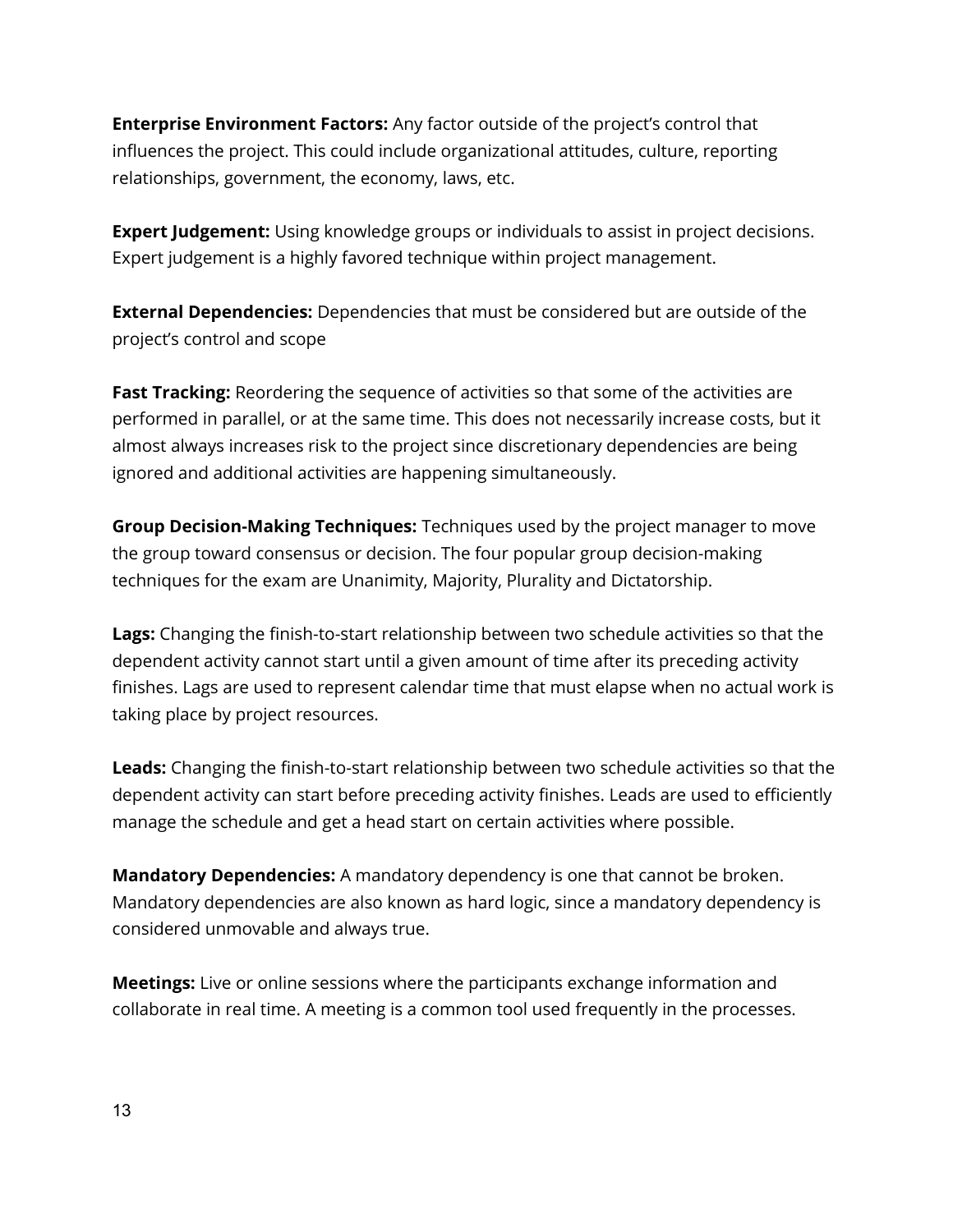**Milestone List:** Milestones are notable events in a project. This may be a date, a project deliverable, or any significant point of interest. A milestone list is just that, a list of all major milestones related to your project.

**Modeling:** A tool used in time management and risk management. Modeling and simulation can help identify problems or areas of risk with the project before they actually occur. What-if scenario analysis and Monte Carlo analysis are examples of modeling techniques.

**Organizational Process Assets:** All historical information or knowledge that an organization has at its disposal, which may be used to help future projects. Examples of organizational process assets would include templates, forms, research results, work breakdown structures, quality standards, benchmarks, previous plans, contracts, etc.

**Parametric Estimating:** Using organizational process assets such as historical data to formulate estimates based on past performance or results. Parametric estimating is considered to work best on highly linear and scalable components with adequate historical information. The better the parametric model and the information coming in, the more reliable the parametric estimate will be.

**Precedence Diagramming Method (PDM):** The technique that uses the analysis of logical relationships to create Activity on Node diagrams.

**Project Charter:** The document that creates the project. It is signed by the sponsor, and it names the project manager and gives him or her the authority to manage the project.

**Project Documents Updates:** The process of updating documents relative to a project. This is done throughout the life of the project from start to finish. These documents can be anything from agreements to standards and processes.

**Project Management Plan:** The plan for how the project will be managed. A formal, approved document composed of the other planning documents.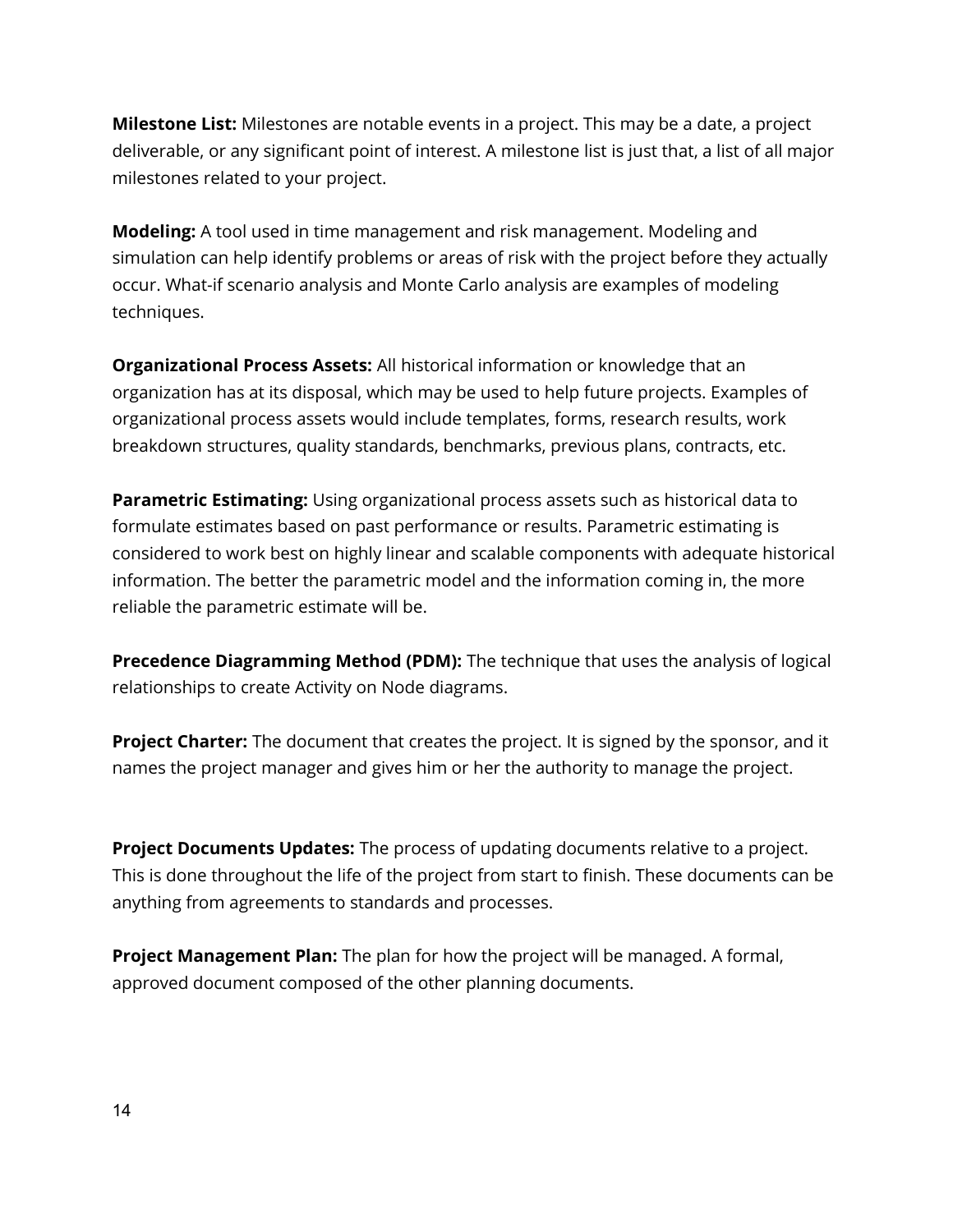**Project Schedule Network Diagrams:** Activities are simply arranged in the order they need to be performed on the project. This diagram may include a full representation of every activity in the project, or it may include summary nodes.

**Project Scope Statement:** The document that states the project requirements by describing objectives, deliverables, boundaries, and acceptance criteria.

**Project Staff Assignments:** The staff assignments show the resources assigned to an activity. When resource availability is taken into account, this can have a significant impact on how the schedule is developed.

**Published Estimating Data:** Some industries have extensive data available through published, recognized sources that can help in estimating.

**Reserve Analysis:** A technique used to determine how much cost or schedule reserve is appropriate for a given activity, work breakdown structure node, or time or funding category.

**Resource Breakdown Structure (RBS):** A graphical organizational chart that groups resources together by their function. The RBS is most often used for human resources but may also include material resources.

**Resource Calendars:** A calendar that shows the dates and project resources will be in use on the project and days when they will not be used. This facilitates making these resources available to other projects or needs within the organization.

**Resource Optimization Techniques:** Using optimization techniques such as resource leveling to match the schedule for when a task needs to be completed to a resource's availability.

**Risk Register:** The document containing all identified risks relevant to the project. The risk register, which is a component of the project plan, contains information about each risk and is updated throughout the project.